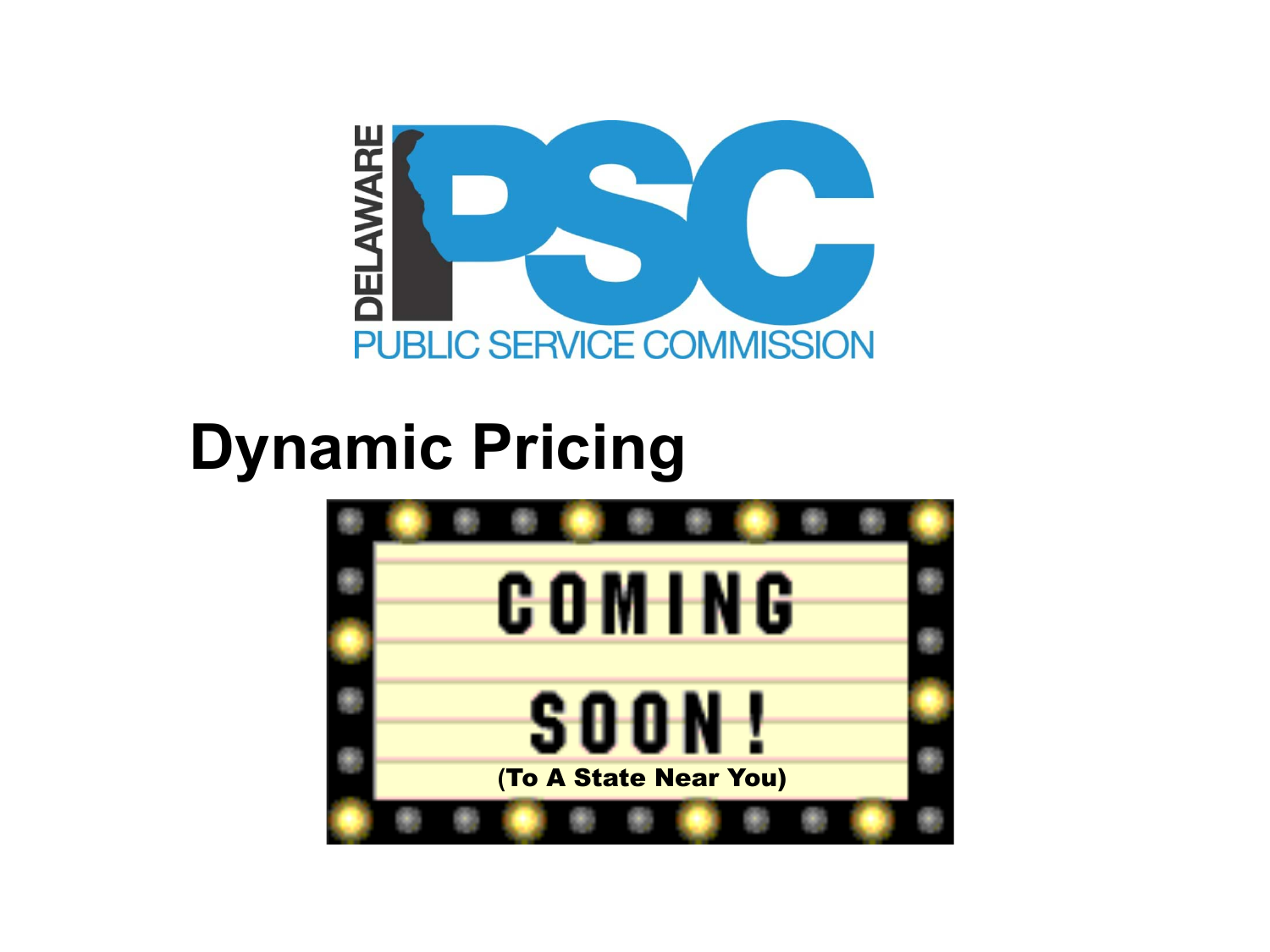### **What's Going On?**



- In January 2012, the Delaware PSC approved Delmarva Power & Light Company's Dynamic Pricing Rider
	- Critical Peak Rebate
	- Phase In Timeline
- Still pending Delmarva's proposal to implement an Air Conditioner Cycling Program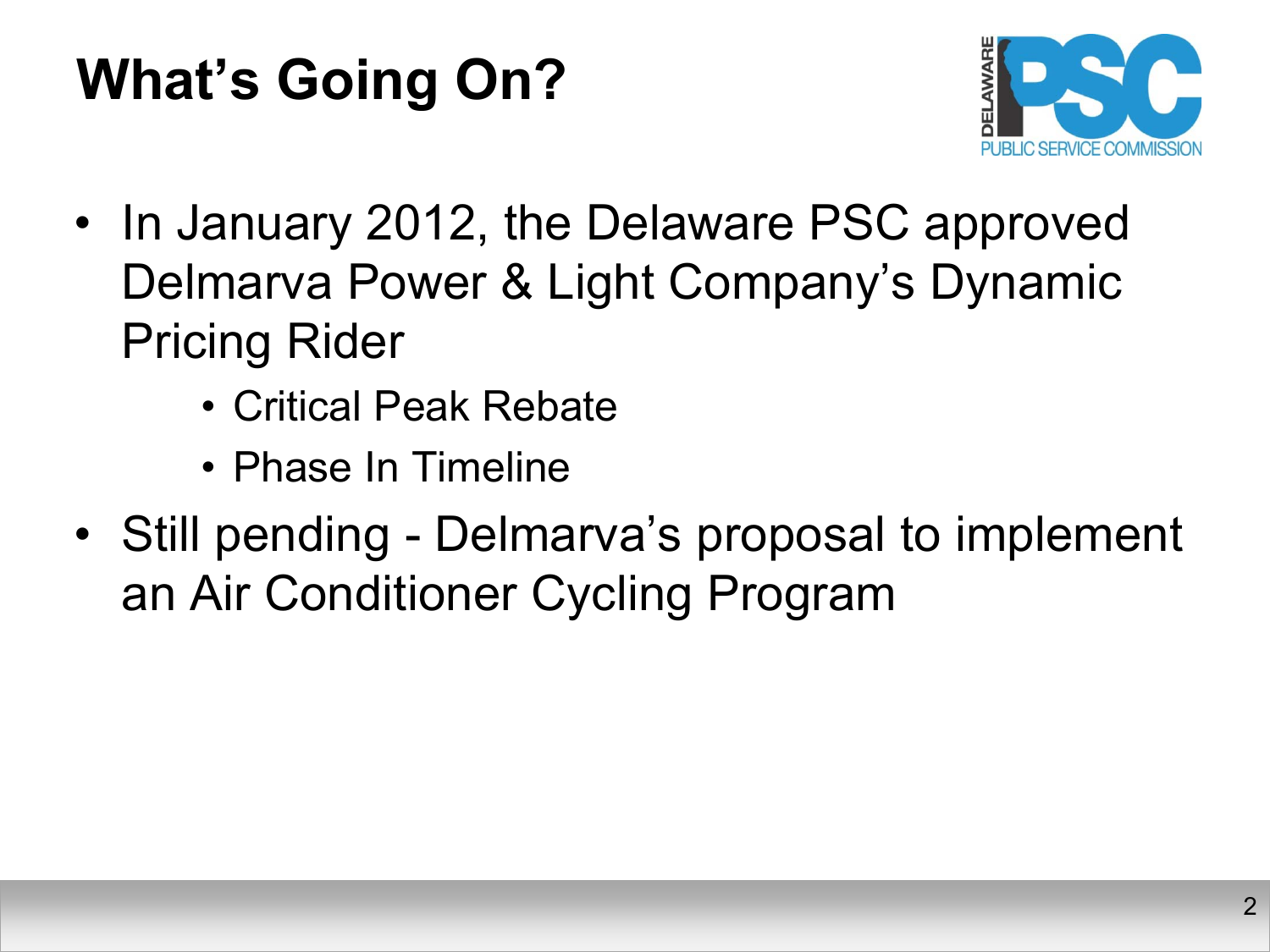#### **How Long Has This Been Going On?**



Regulatory Timeline for Dynamic Pricing Filing

- 8/4/09 Commission issued Order No. 7620 opening docket 09-311 to "further investigate the benefits to ratepayers of dynamic pricing and other option that may become available with the diffusion of AMI."
- 9/10/09 & 10/15/09 Workshops held. Resulted in a consensus report filed with the Commission
- 1/11/11 Commission workshop held to describe overall plan.
- 3/22/11 Delmarva filed program on March 22, 2011 as **Docket 09-311**.
- 5/25/11 & 6/6/11 Workshops held to discuss details of program.
- 9/9/11 Staff filed its report on Dynamic Pricing
- 10/13/11 &10/26/11 Workshops held to address Staff's and DPA's outstanding issues.
- 12/8/11 Parties enter into settlement agreement on program path forward.
- 1/31/12 Commission issued Final Findings & Opinion Order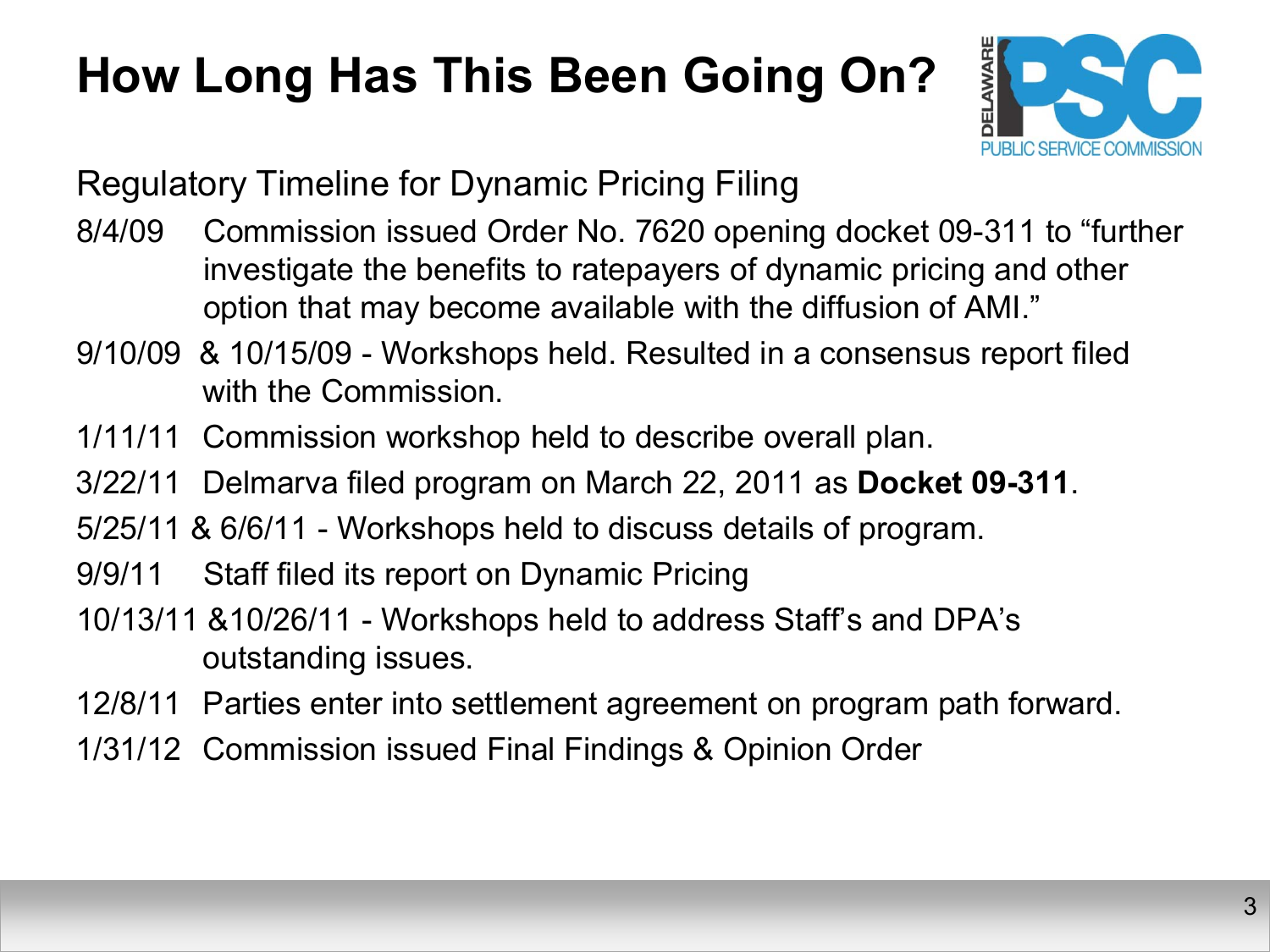#### **When Does Dynamic Pricing Start in Delaware?**



- Phase In approach
- June 2012 6,904 residential SOS customers who were part of the field acceptance test (FAT) for AMI will be served under Rider DP
- June 2013 all Delmarva residential SOS customers will be served under Rider DP
- June 2013 152 small and 87 medium commercial/industrial non-residential SOS FAT participants will be served under Rider DP.
- Beginning in 2014, all Delmarva Power non-residential SOS customers will be served under Rider DP.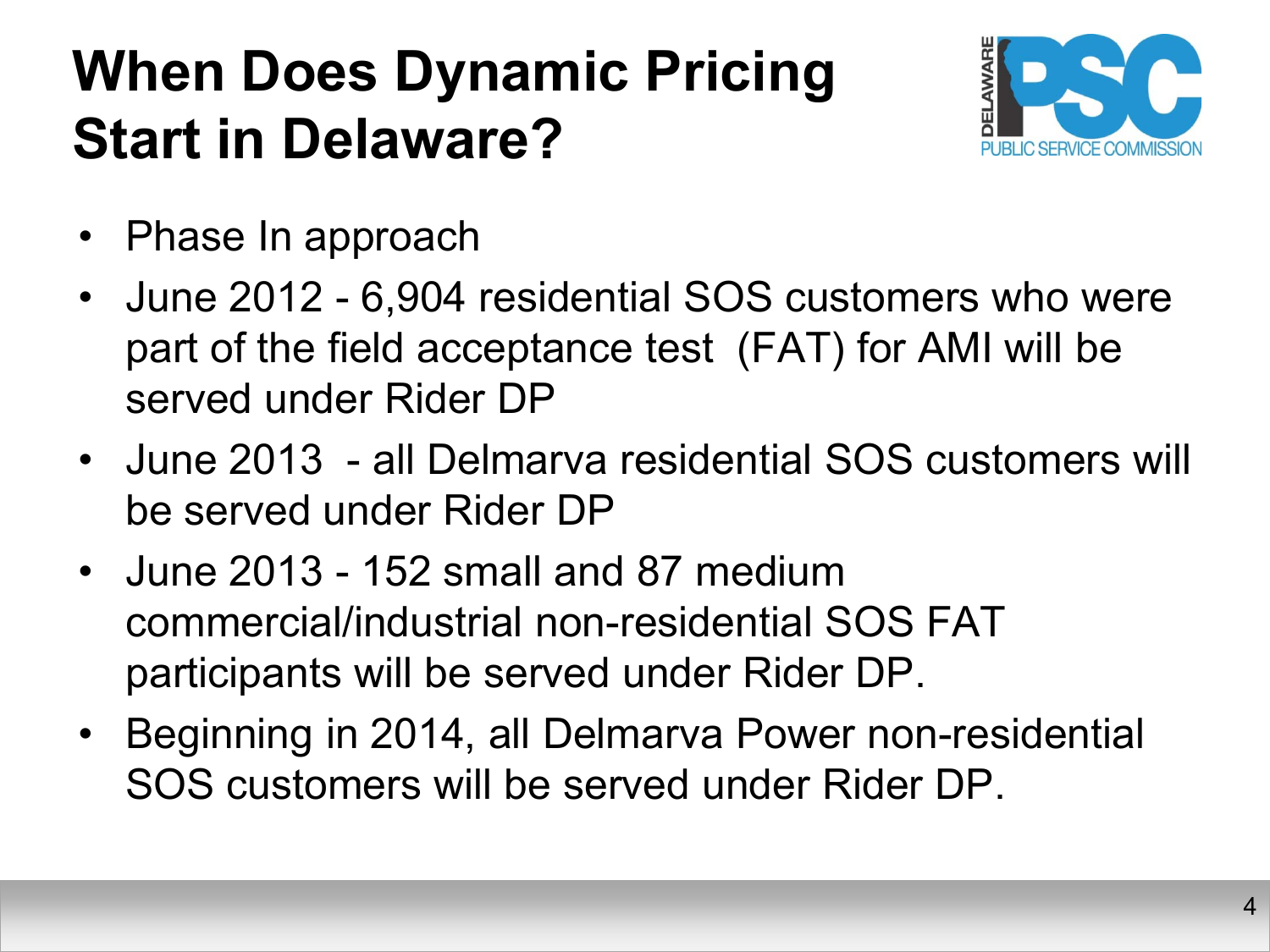### **How Does the Program Work?**



- Customers on default supply service (SOS) are automatically enrolled in the Critical Peak Rebate rate
- Customer will typically be notified of critical peak event by 8pm the day before by up to two methods selected by customer
	- phone call
	- e-mail
	- text message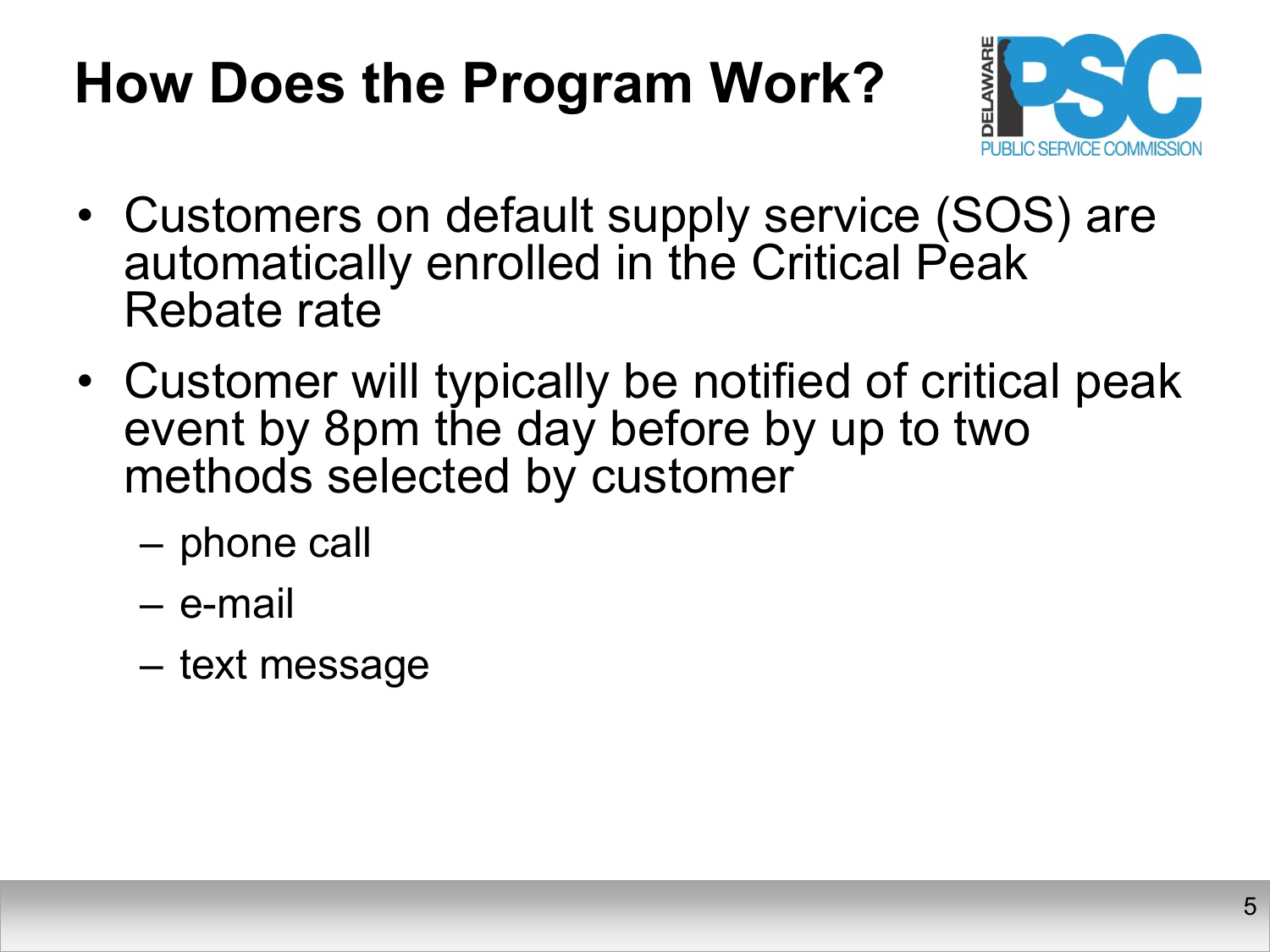#### **What Are the Rates?**



- All kWh usage will be priced at the normally applicable Rider SOS rate (Standard Offer Service)
- If during a Critical Peak event a customer reduces their electric consumption, they will earn a \$1.25 bill credit per kWh reduced below the Customer Base Line
	- Rebate (Credit) Prices updated annually in a filing made on March 1 to reflect the most recently available PJM capacity and energy market prices
- Delmarva will pay the customer rebates out of the PJM revenues they will receive on a monthly basis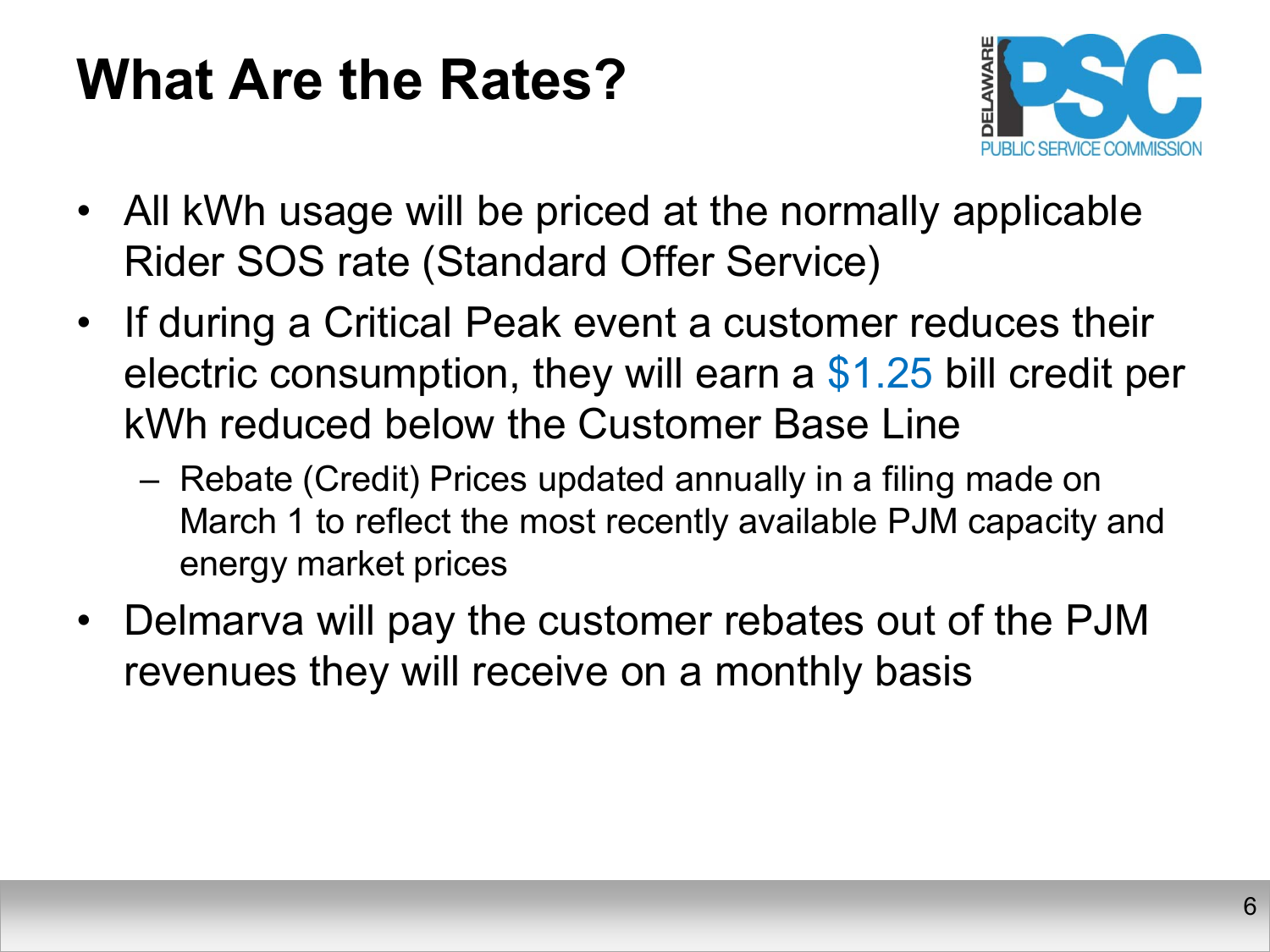## **What is a Base Line?**



- Customer Base Line used to determine customer's reduction during an event
	- Calculated as the average of the customer's use during similar critical peak hours for the three days with the highest use during the prior 30 day period
	- The Base Line does not include weekends, the day prior to an event, and event days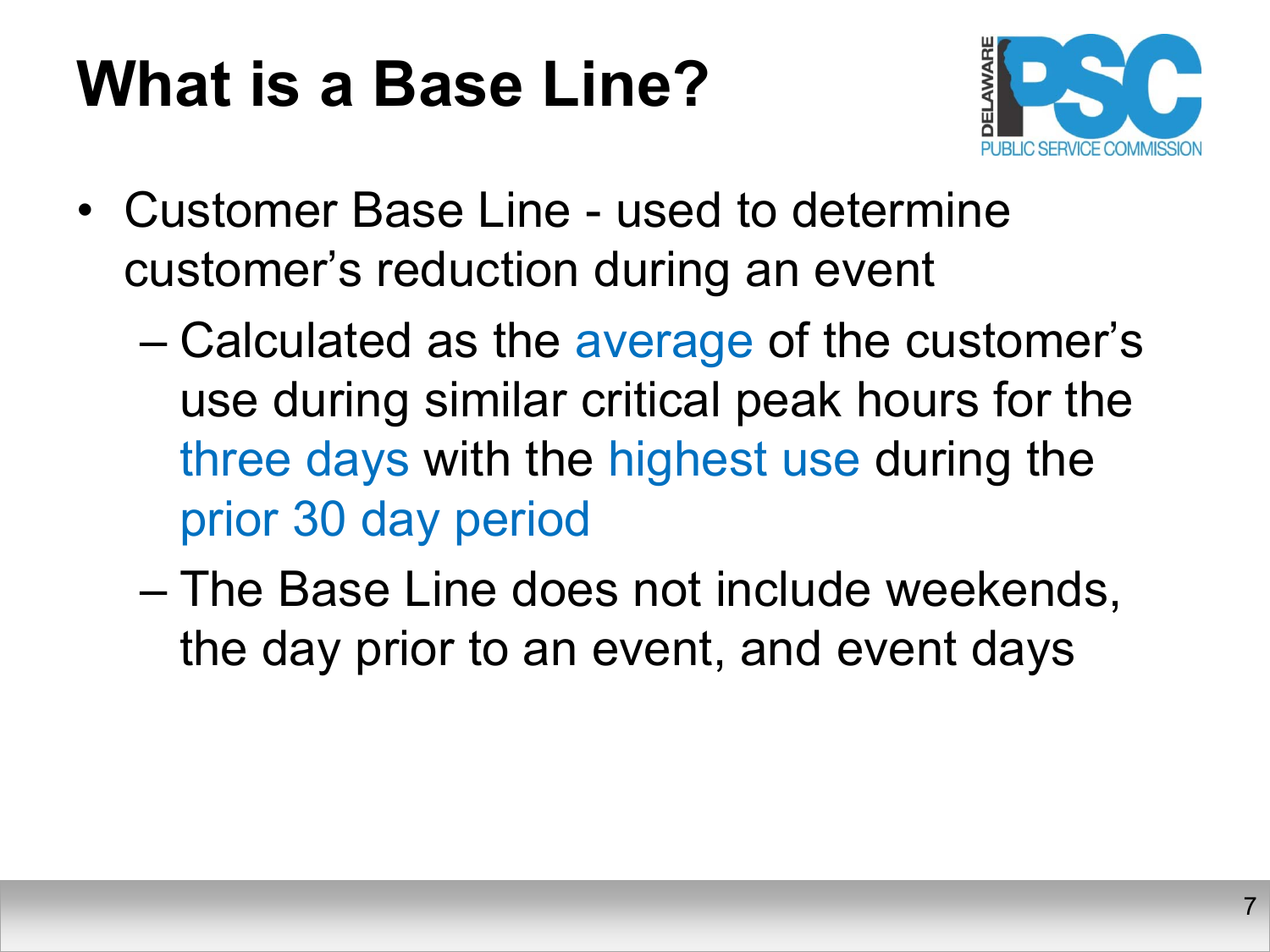### **When Can A Peak Event Be Called?**



- Delmarva may call events on non-holiday weekdays, from May 1 through September 30.
- Event may last from approximately 12 p.m. through 8 p.m. for a maximum of 6 hours.
- Events may be called under specific conditions including :
	- PJM initiated events, PJM tests and Delmarva system emergencies during anytime of the year; and
	- Events can be called at the Company's discretion, subject to an algorithm to be created by the Company and Staff and submitted for regulatory approval.
		- If the Company deviates from the approved algorithm the Company will be responsible for any under-recovery.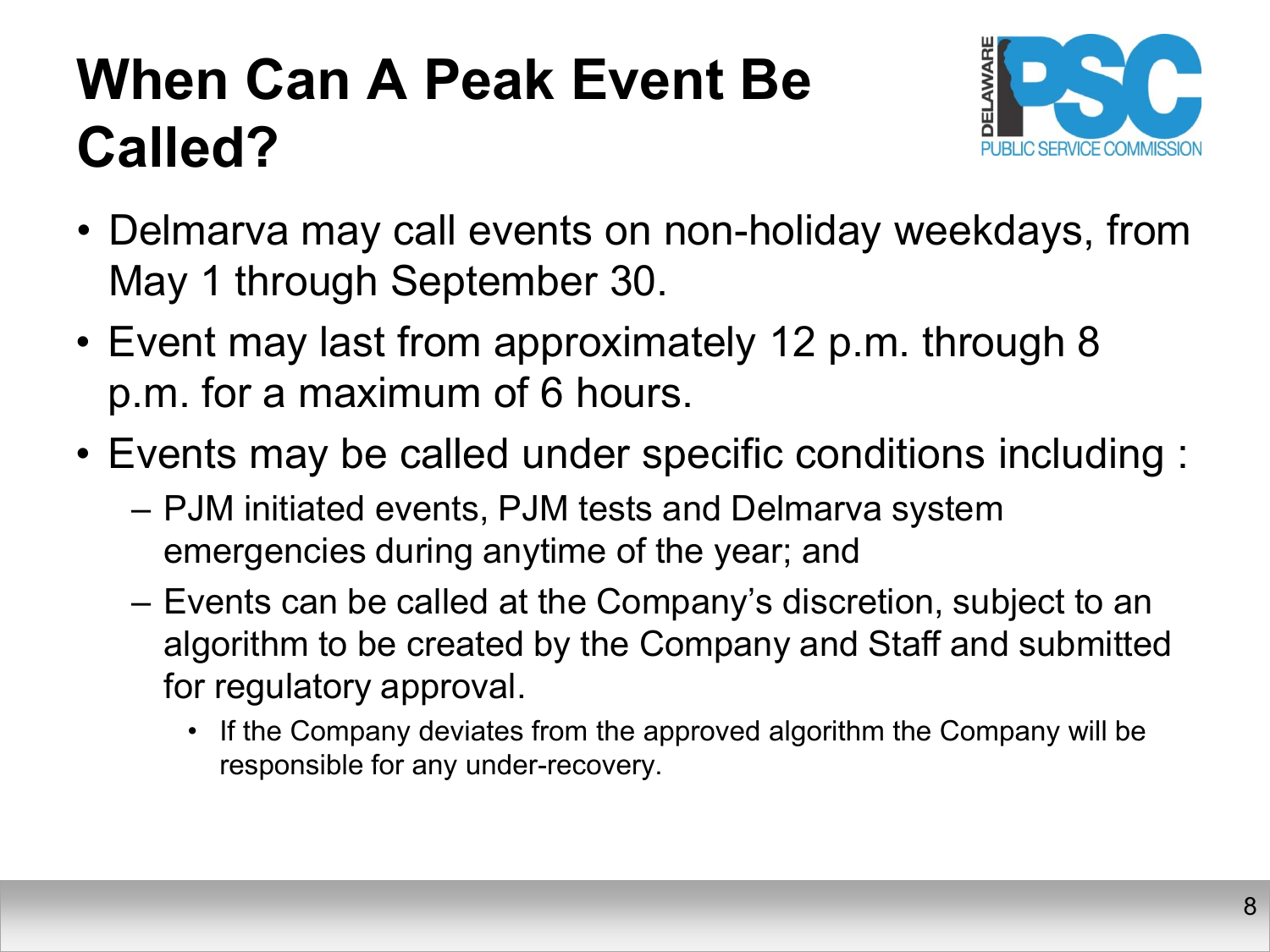### **How Will We Know How It's Going?**



- Delmarva will submit monthly reports to keep Staff apprised of all aspects of the pilot program including
	- Customer education
	- Participation levels
	- Reduction targets and achieved amounts
	- Technical aspects such as the interaction with PJM markets and calculations of customer baselines.
- Assessment workshops will be held in the fall of 2012 to evaluate the pilot program and make any changes or improvements prior to full implementation of the program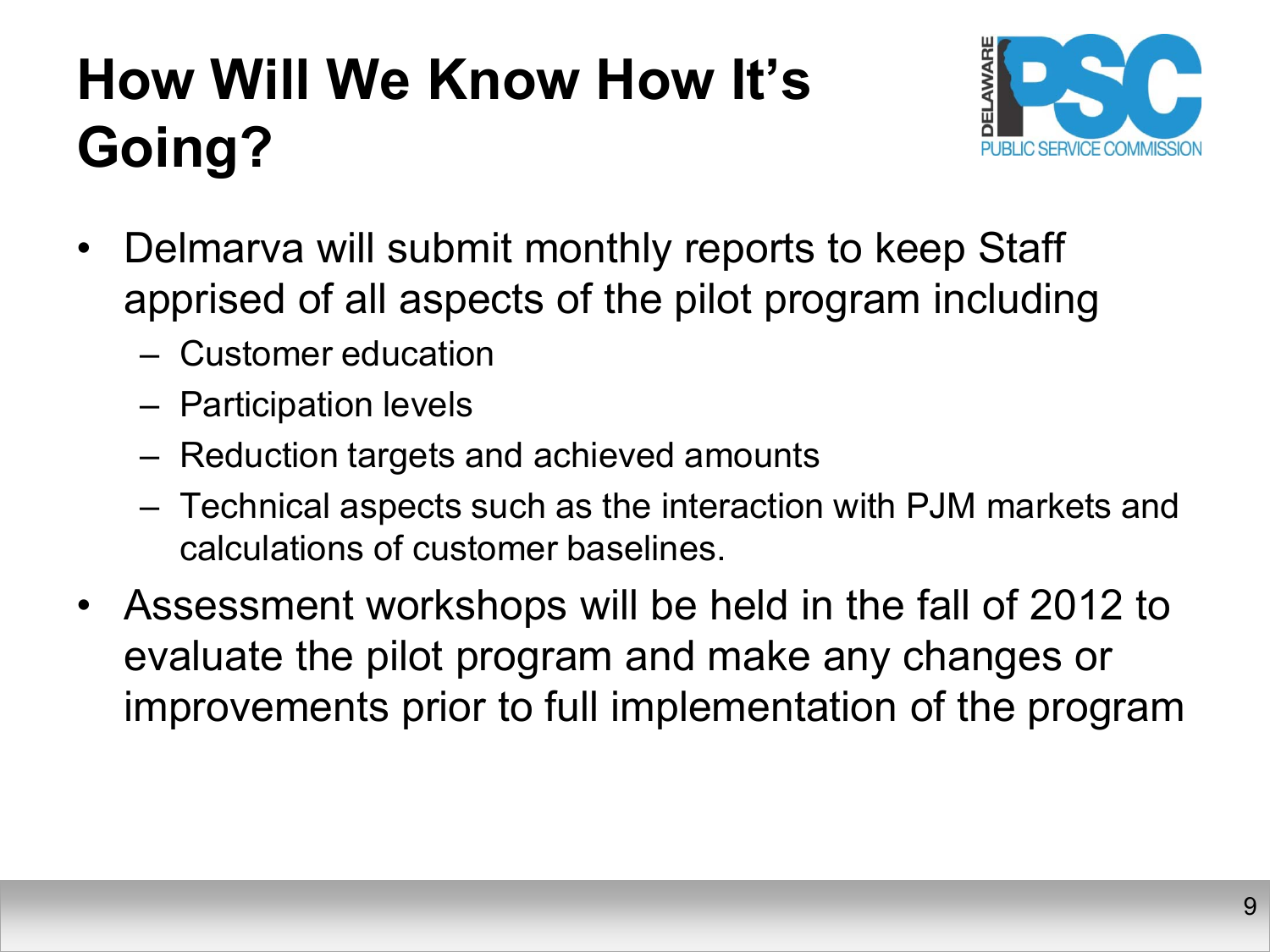### **How Will Customers Find Out?**



- Delmarva is committed to Customer Education
	- 1) educate customers on the program
	- 2) get customers to take advantage of the program
	- 3) gain an understanding of what motivates the customer
- Current education campaign aimed at making customers aware of their new AMI meters and their energy usage
	- Customers get usage information online , on their monthly bill or from the Company Call Center
- Next campaign will have two phases
	- 2012 will be focused on the initial wave of roughly 7,000 customers
	- 2013 will incorporate lessons learned and launch campaign to the broader customer base